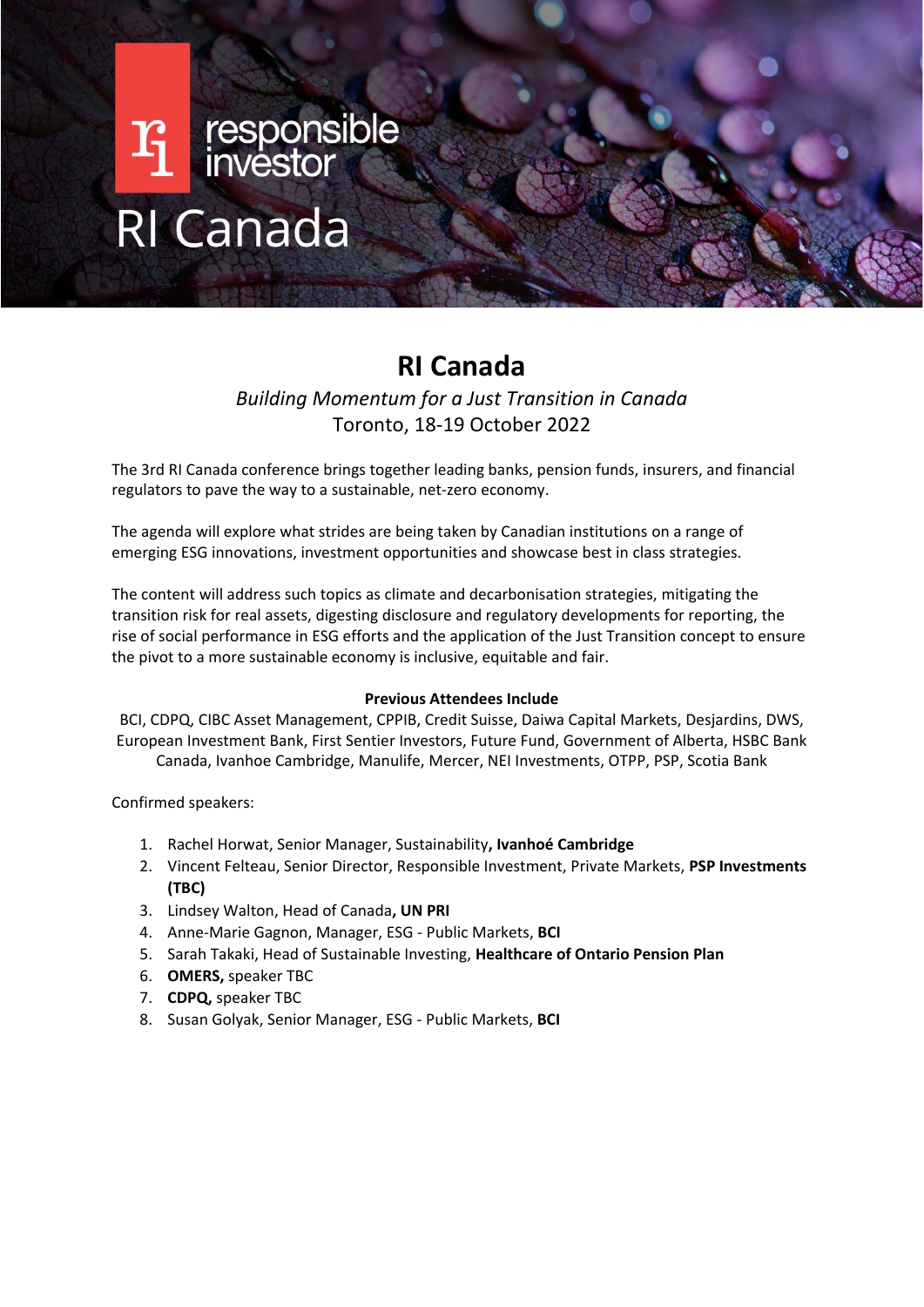# $\mathbf{T}_1$  responsible RI Canada

## **Draft agenda Day one – Tuesday 18th October**

## **08:00 Registration**

## **08:50 Welcome remarks from Responsible Investor**

## **09:00 Sustainable Finance Action Council: integrating sustainable finance into standard industry practices**

- Accelerating the movement of private capital in support of climate goals
- Ensuring climate considerations are taken into financial decision-making
- How does the council complement other initiatives such as the Net-Zero Advisory Body?

## **09:45 Can ESG investing in its current guise change the world?**

- Defining stakeholder capitalism for the 21st Century
- Can we trust corporations to act in our best long-term interests even when it reduces profits for shareholders?
- Are ESG professionals doing enough to drive fundamental change?
- How should Canada's banking institutions work with polluting companies?

### Tariq Fancy, Founder & CEO, **The Rumie Initative**

10:30 Coffee & networking

## 11:10 **Keynote interview: Why hosting the ISSB puts Canada at the heart of sustainable finance**

- 11:30 **Engagement, divestment and beyond: How should Canada's investors & financial institutions engage with its natural resource companies?**
	- What is investor sentiment in engaging with extractive companies?
	- What is the landscape of investment opportunities in climate tech and sustinable energy?
	- How are investors deploying capital in climate solution?
	- Is divestment about exiting oil and gas or reducing carbon risk?
	- How are investors working with corporates on ESG plans?

### 12:15 **Progress to ESG disclosure standardisation**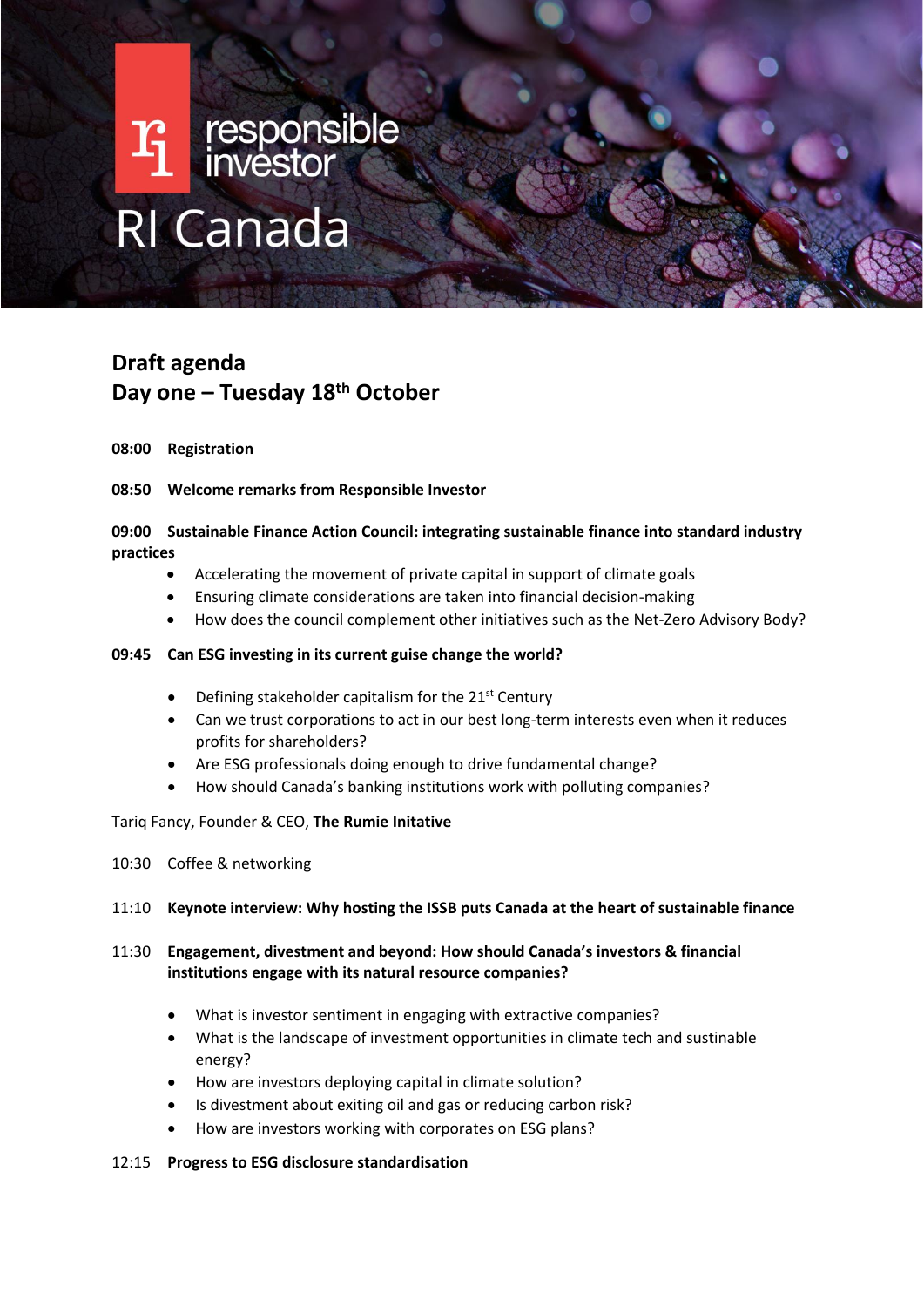# $\mathbf{F}_{\!\!\!1}$  responsible RI Canada

- How have disclosure initiatives such as the International Sustainability Standards Board (ISSB) and the Taskforce on Nature-related Financial Disclosures (TNFD) progressed?
- What will we ever reach a precise 'financial reporting' standard on sustainability?
- How far along is progress to harmonising ESG measurement methodologies?
- What frameworks are leading companies using to demonstrate their ESG risk and performance?
- How will ESG data methodology develop in the next 5 years as the practice matures & where is innovation still required?

Samantha Hill, Managing Director, **Sustainable Investing, CPPIB** Hyewon Kong, Vice President, Head of Responsible Investing, **Investment Management Corporation of Ontario (IMCO)**

Katharine Preston, Vice President, **Sustainable Investing. OMERS** Pamela Steer, President & CEO, **CPA Canada**

| <b>Stream A</b>                                                                                                                                                                                                                                                                                                                                                                                                                                                                                 | <b>Stream B</b>                                                                                                                                                                                                                                                                                                                              |
|-------------------------------------------------------------------------------------------------------------------------------------------------------------------------------------------------------------------------------------------------------------------------------------------------------------------------------------------------------------------------------------------------------------------------------------------------------------------------------------------------|----------------------------------------------------------------------------------------------------------------------------------------------------------------------------------------------------------------------------------------------------------------------------------------------------------------------------------------------|
|                                                                                                                                                                                                                                                                                                                                                                                                                                                                                                 |                                                                                                                                                                                                                                                                                                                                              |
| <b>Tackling Climate Change</b>                                                                                                                                                                                                                                                                                                                                                                                                                                                                  | <b>Investment Opportunities</b>                                                                                                                                                                                                                                                                                                              |
| 14:30 - Overview of leading climate and                                                                                                                                                                                                                                                                                                                                                                                                                                                         | 14:30 - Opportunities and risks in transition                                                                                                                                                                                                                                                                                                |
|                                                                                                                                                                                                                                                                                                                                                                                                                                                                                                 |                                                                                                                                                                                                                                                                                                                                              |
| decarbonisation strategies<br>What policies are leading institutions<br>implementing as part of their<br>decarbonisation plans?<br>What are the most common challenges and<br>headaches faced in implementing a net zero<br>strategy?<br>How is progress towards net zero being<br>incentivised?<br>How are companies with a net zero<br>٠<br>commitment going about operationalising<br>this aspiration?<br>What role should carbon offsets have as<br>part of a net zero investment strategy? | critical minerals<br>Outlining the scale of the opportunity in<br>٠<br>Canada<br>What are the main ESG challenges and<br>٠<br>risks associated with rare metal mining?<br>What is the forecasted demand of rare<br>$\bullet$<br>metals across different sectors?<br>How sustainable are rare metal supply<br>$\bullet$<br>chains at present? |
| Vincent Felteau, Senior Director, Responsible                                                                                                                                                                                                                                                                                                                                                                                                                                                   |                                                                                                                                                                                                                                                                                                                                              |
| Investment, Private Markets, PSP Investments                                                                                                                                                                                                                                                                                                                                                                                                                                                    |                                                                                                                                                                                                                                                                                                                                              |

### 13:00 Lunch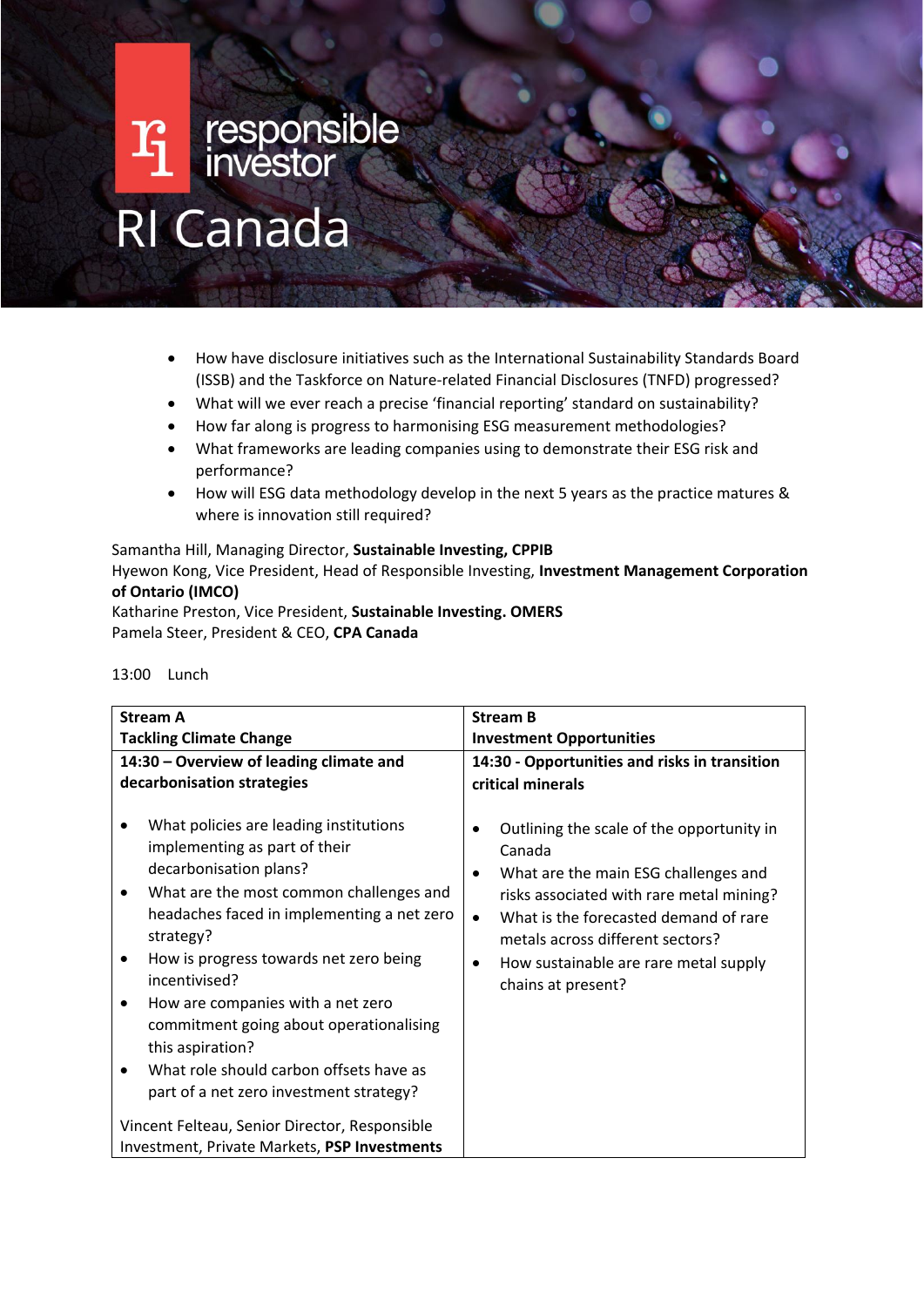## responsible<br>investor  $r_1$ RI Canada

| Alison Loat, Managing Director, Sustainable<br>Investing and Innovation, OPTrust                                                                                                                                                                                                                                                                                                                        |                                                                                                                                                                                                                                                                                                                                                                                                   |
|---------------------------------------------------------------------------------------------------------------------------------------------------------------------------------------------------------------------------------------------------------------------------------------------------------------------------------------------------------------------------------------------------------|---------------------------------------------------------------------------------------------------------------------------------------------------------------------------------------------------------------------------------------------------------------------------------------------------------------------------------------------------------------------------------------------------|
| 15:10 Short break                                                                                                                                                                                                                                                                                                                                                                                       |                                                                                                                                                                                                                                                                                                                                                                                                   |
| 15:20 - Quantifying and managing climate risk<br>to real assets                                                                                                                                                                                                                                                                                                                                         | 15:20 - Investment and financing<br>opportunities for climate tech                                                                                                                                                                                                                                                                                                                                |
| How mature is climate risk management as<br>a practice across the financial sector?<br>How is climate risk being integrated into<br>٠<br>investment decision-making?<br>How are different financial institutions<br>$\bullet$<br>measuring climate risk to their business,<br>operations and assets?<br>What steps can be taken to mitigate<br>negative climate-related impacts to asset<br>valuations? | What are the best examples of climate<br>$\bullet$<br>transition investments in Canada?<br>Which technologies are game-changing in<br>٠<br>the clean economy transition?<br>To what extent will institutional investors<br>need to take on VC-type risk to gain<br>exposure to support emerging climate<br>technologies?<br>How mature are hydrogen and carbon<br>capture and storage businesses? |
| Rachel Horwat, Senior Manager, Sustainability,<br><b>Ivanhoé Cambridge</b>                                                                                                                                                                                                                                                                                                                              | Dan Wicklum, President and CEO, Transition<br><b>Accelerator</b><br>David Isaac, President, W Dusk Energy Group<br>Tomas Dauden, Principal - Responsible<br>Investing, OTPP                                                                                                                                                                                                                       |
| 16:00 Short break                                                                                                                                                                                                                                                                                                                                                                                       |                                                                                                                                                                                                                                                                                                                                                                                                   |
| 16:15 - Climate transition scenario analysis                                                                                                                                                                                                                                                                                                                                                            | 16:15 - Natural capital investment<br>opportunities                                                                                                                                                                                                                                                                                                                                               |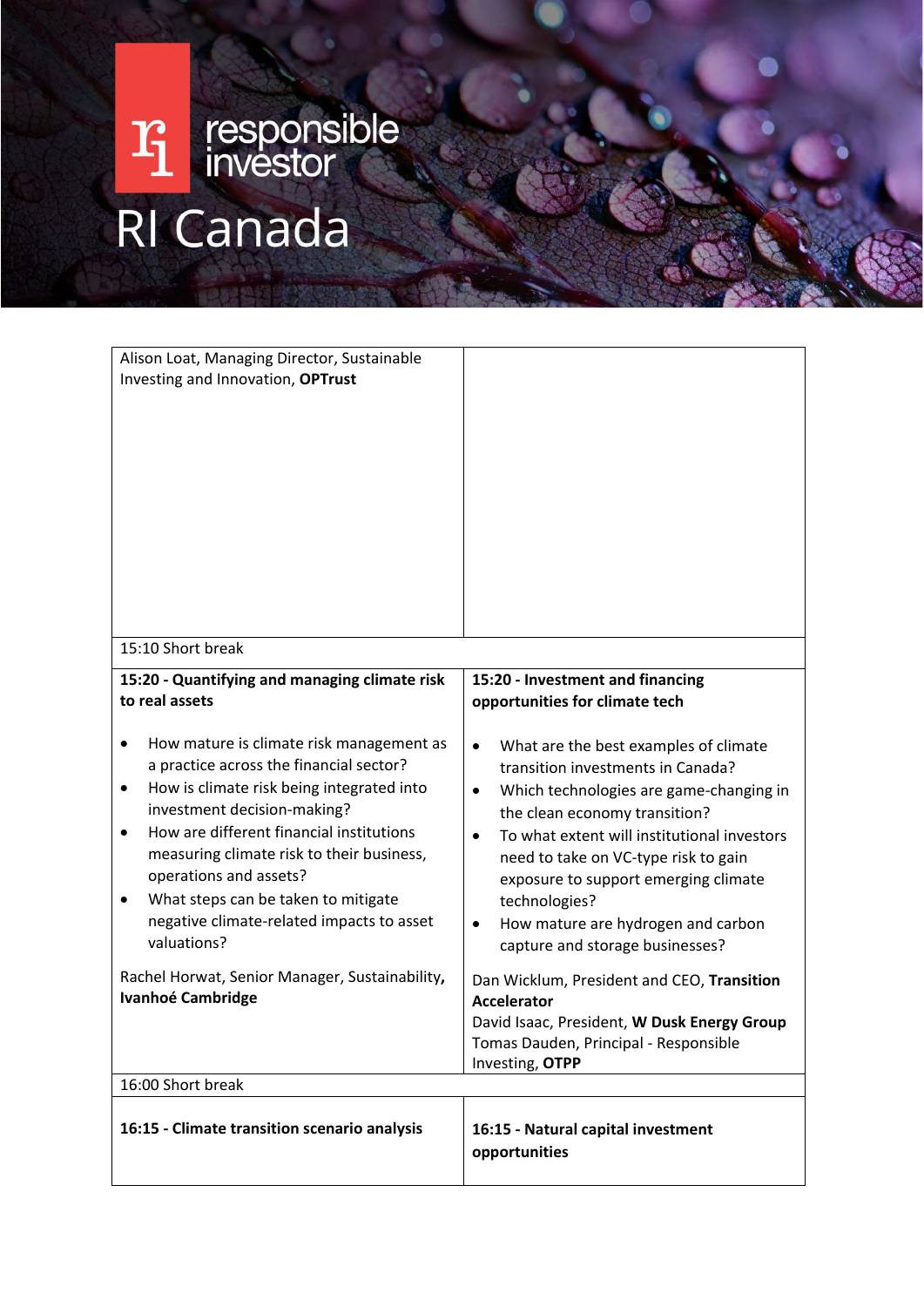# $\mathbf{F}_{\!\!\!{\bm \mathrm{}}\,}$ responsible RI Canada

| $\bullet$ | Update on the work of Bank of Canada and<br>the Office of the Superintendent of<br>Financial Institutions (OFSI)<br>Capturing climate risks to the economy and<br>financial system<br>Considering other risks including physical<br>risk and interaction between physical and<br>transition risks | $\bullet$<br>٠<br>$\bullet$ | What types of investments can be natural<br>capital assets in Canada?<br>What is the return/risk profile of natural<br>capital assets, and how scalable are these<br>strategies?<br>To what extent should carbon credits be a<br>part of a net zero portfolio claim?<br>To what extent should forestry and other<br>organic carbon capture investments be a<br>part of climate strategy? |
|-----------|---------------------------------------------------------------------------------------------------------------------------------------------------------------------------------------------------------------------------------------------------------------------------------------------------|-----------------------------|------------------------------------------------------------------------------------------------------------------------------------------------------------------------------------------------------------------------------------------------------------------------------------------------------------------------------------------------------------------------------------------|
|-----------|---------------------------------------------------------------------------------------------------------------------------------------------------------------------------------------------------------------------------------------------------------------------------------------------------|-----------------------------|------------------------------------------------------------------------------------------------------------------------------------------------------------------------------------------------------------------------------------------------------------------------------------------------------------------------------------------------------------------------------------------|

## 17:00 Cocktail Reception

## **Day Two – Wednesday 19th October**

## **08:00 Asset-owners breakfast**

| <b>Stream A</b>                                                                                                                                                                                                                                         | <b>Stream B</b>                                                                                                                                                                                                                                                                                                                                                       |
|---------------------------------------------------------------------------------------------------------------------------------------------------------------------------------------------------------------------------------------------------------|-----------------------------------------------------------------------------------------------------------------------------------------------------------------------------------------------------------------------------------------------------------------------------------------------------------------------------------------------------------------------|
| 9:15 - Developing social performance within an<br><b>ESG strategy</b>                                                                                                                                                                                   | 9:15 - Utilising data to enhance investment<br>strategy                                                                                                                                                                                                                                                                                                               |
| How mature are metrics and measurement<br>when it comes to social issues?<br>How to assess social performance and turn<br>٠<br>it into alpha?<br>What frameworks are different financial<br>$\bullet$<br>institutions using to gauge their social risk? | Comparing ESG data for public and private<br>$\bullet$<br>companies<br>How to avoid drowning in ESG data<br>$\bullet$<br>How are investor requests changing?<br>$\bullet$<br>How can investors make the most of new<br>$\bullet$<br>sources of information: satellite data,<br>artificial intelligence, big data?<br>To what extent is ESG data a source of<br>alpha? |
|                                                                                                                                                                                                                                                         | Sean Cleary, Executive Director, Institute of<br><b>Sustainable Finance</b>                                                                                                                                                                                                                                                                                           |
| 10:00 Short Break                                                                                                                                                                                                                                       |                                                                                                                                                                                                                                                                                                                                                                       |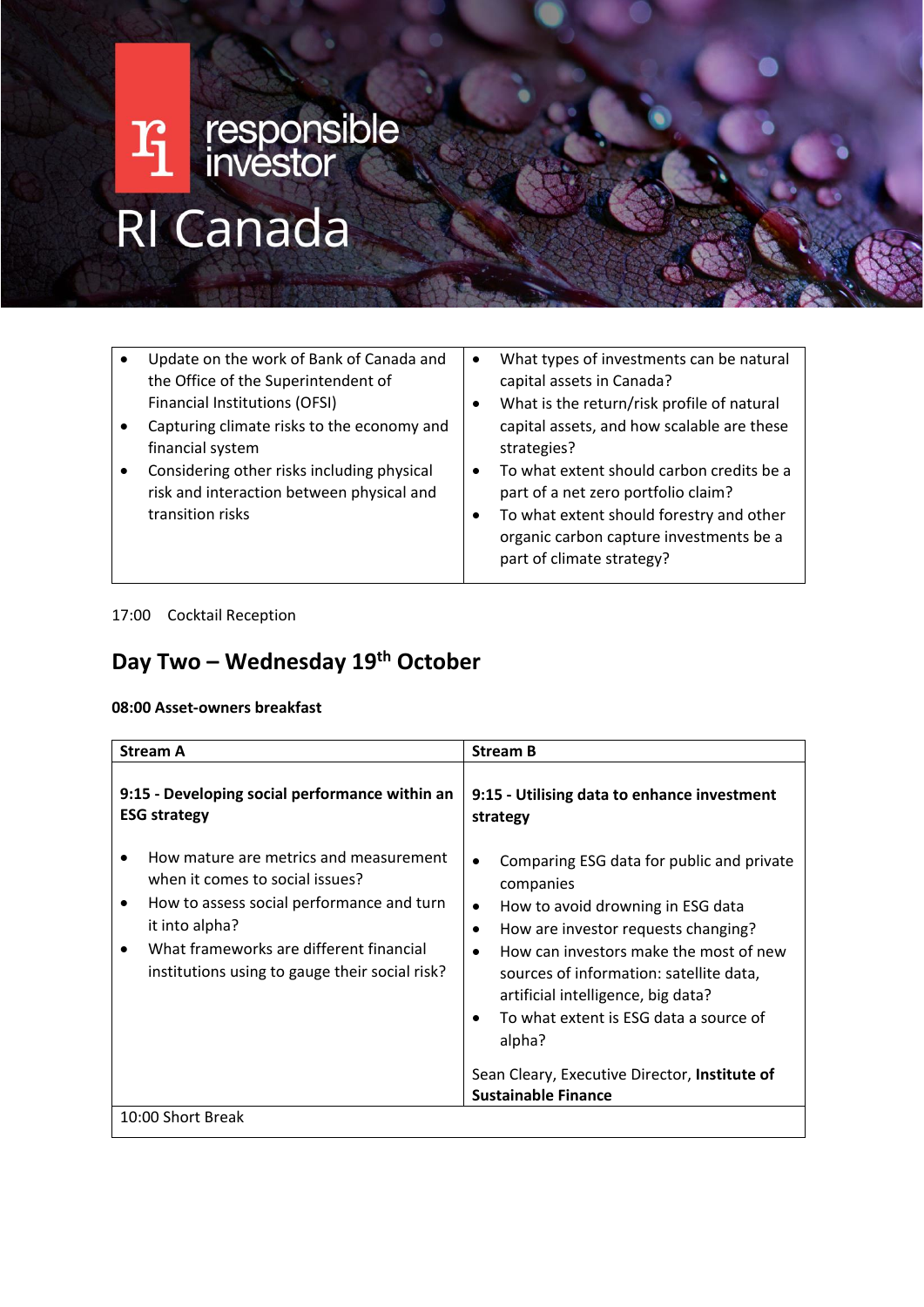## responsible<br>investor  $r_1$ RI Canada

| 10:15 - How are investors and regulators<br>increasingly looking at human rights?<br>What policies and practices are leading<br>organisations implementing to protect<br>human rights within their sphere of<br>business influence?<br>What can be learnt from efforts to address<br>$\bullet$<br>human right issues in corporate supply<br>chains?<br>How can financial institutions get a handle<br>$\bullet$<br>on their exposure to human rights abuses<br>such as child and forced labor, and modern-<br>day slavery? | 10:15 - How should pension plans engage<br>with their members on ESG?<br>To what extent should beneficiaries have<br>$\bullet$<br>a voice on sustainable investments?<br>How and what stage should beneficiaries<br>$\bullet$<br>be involved<br>What is holding back the democratization<br>$\bullet$<br>of sustainable investment strategy?<br>Comparing Canada to Europe and the rest<br>$\bullet$<br>of the world on this<br>To what extend is beneficiary activism a<br>$\bullet$<br>growing trend and a concern for pension<br>plans?                                     |
|----------------------------------------------------------------------------------------------------------------------------------------------------------------------------------------------------------------------------------------------------------------------------------------------------------------------------------------------------------------------------------------------------------------------------------------------------------------------------------------------------------------------------|--------------------------------------------------------------------------------------------------------------------------------------------------------------------------------------------------------------------------------------------------------------------------------------------------------------------------------------------------------------------------------------------------------------------------------------------------------------------------------------------------------------------------------------------------------------------------------|
| 11.00 Break<br>11:30 - Including Indigenous Peoples in a just<br>transition<br>What does a just transition mean for<br>٠<br>indigenous communities in Canada?<br>Co-investment opportunities with<br>٠<br>indigenous communities<br>What will be the consequences of the<br>$\bullet$<br>adoption of Bill C-15?<br>Mark Prystupa, Director Indigenous and<br>Community Relations, Suncor<br>Joseph Bastien, Project Manager, Reconciliation<br>and Responsible Investment Initiative, SHARE                                | 11:30 - The rise of sustainability-linked<br>financing solutions<br>Are Canadian banks creating credible ESG<br>incentives to their borrowers?<br>What are some of the more innovative<br>$\bullet$<br>models being applied in the market by<br>Canadian institutions?<br>To what extent are sustainability finance<br>$\bullet$<br>solutions able to move the needle on SDG<br>achievement?<br>What is the role of 'catalytic' subsidised<br>capital in blended financing structures for<br>nascent technologies?<br>Anne-Marie Gagnon, Manager, ESG - Public<br>Markets, BCI |
|                                                                                                                                                                                                                                                                                                                                                                                                                                                                                                                            |                                                                                                                                                                                                                                                                                                                                                                                                                                                                                                                                                                                |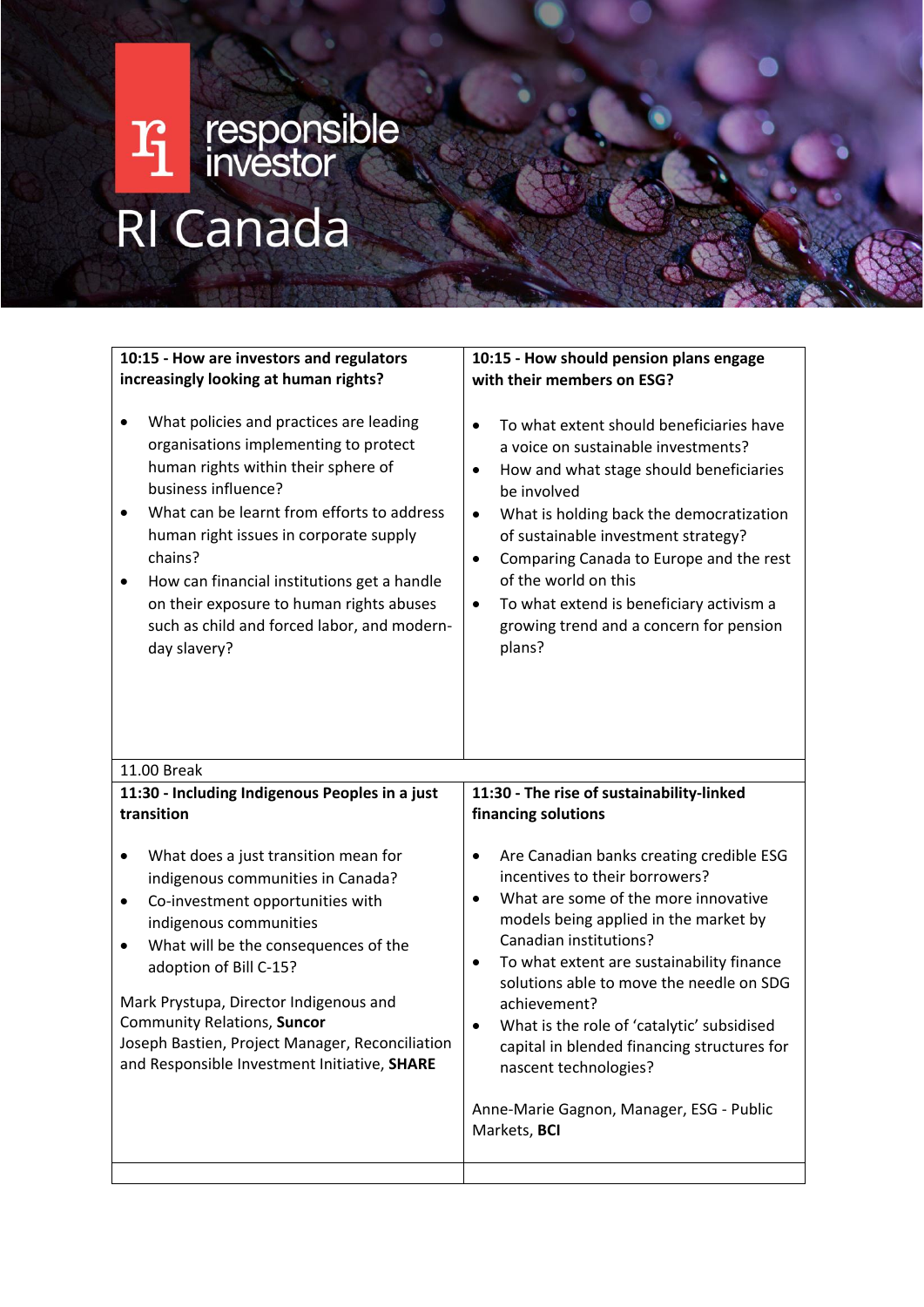# Ti responsible<br>
Il investor<br>
RI Canada

| 12.15 - Social impact in Canadian real estate                                                                                                                                                                                                                                                                                                                                                                                                                                                                          | 12.15 - Pushing sustainability in public<br>companies: governance, lobbying and voting                                                                                                                                                                                                                                                                                                                                                                                                                                                    |
|------------------------------------------------------------------------------------------------------------------------------------------------------------------------------------------------------------------------------------------------------------------------------------------------------------------------------------------------------------------------------------------------------------------------------------------------------------------------------------------------------------------------|-------------------------------------------------------------------------------------------------------------------------------------------------------------------------------------------------------------------------------------------------------------------------------------------------------------------------------------------------------------------------------------------------------------------------------------------------------------------------------------------------------------------------------------------|
| How can social considerations be<br>leveraged for value creation in real<br>estate?<br>What are the best examples of different<br>٠<br>housing impact investments such as<br>affordable housing, supported housing<br>and highly adapted housing?<br>What are the revenue models<br>$\bullet$<br>supporting sustainable housing projects<br>and how viable are they?<br>What opportunities exist for<br>$\bullet$<br>collaboration with indigenous peoples<br>in ownership and development of real<br>estate projects? | strategies<br>How are leading public equities<br>$\bullet$<br>investors going about driving<br>sustainability in their portfolios?<br>To what extent are we seeing credible<br>$\bullet$<br>incentives on ESG performance being<br>tied to executive pay in?<br>How are investors influencing public<br>$\bullet$<br>companies through their voting<br>strategy?<br>Catherine Simard, Senior Director, Sustainable<br>Investing, CDPQ<br>Catherine McCall, Executive Director,<br><b>Canadian Coalition for Good Governance</b><br>(CCGG) |
|                                                                                                                                                                                                                                                                                                                                                                                                                                                                                                                        | Lesley Marks, Chief Investment Officer,<br>Equities, Mackenzie Investments                                                                                                                                                                                                                                                                                                                                                                                                                                                                |

## 13.00 Lunch

## **14.00 Canadian investors' take on impact investment market**

- How are Canadian institutional investors viewing the proliferation of impact funds around the world?
- What is the appetite of Canadian investors to allocate to impact funds?
- What are the main concerns of institutional investors when assessing whether to invest into impact?
- What are the best examples of impact funds and how are they deploying capital in Canada?
- How are investors considering the potential conflict of interest with returns-first investment mandates?

## **14.45 Cutting through the froth: how well is Canada addressing diversity and inclusion within its institutions?**